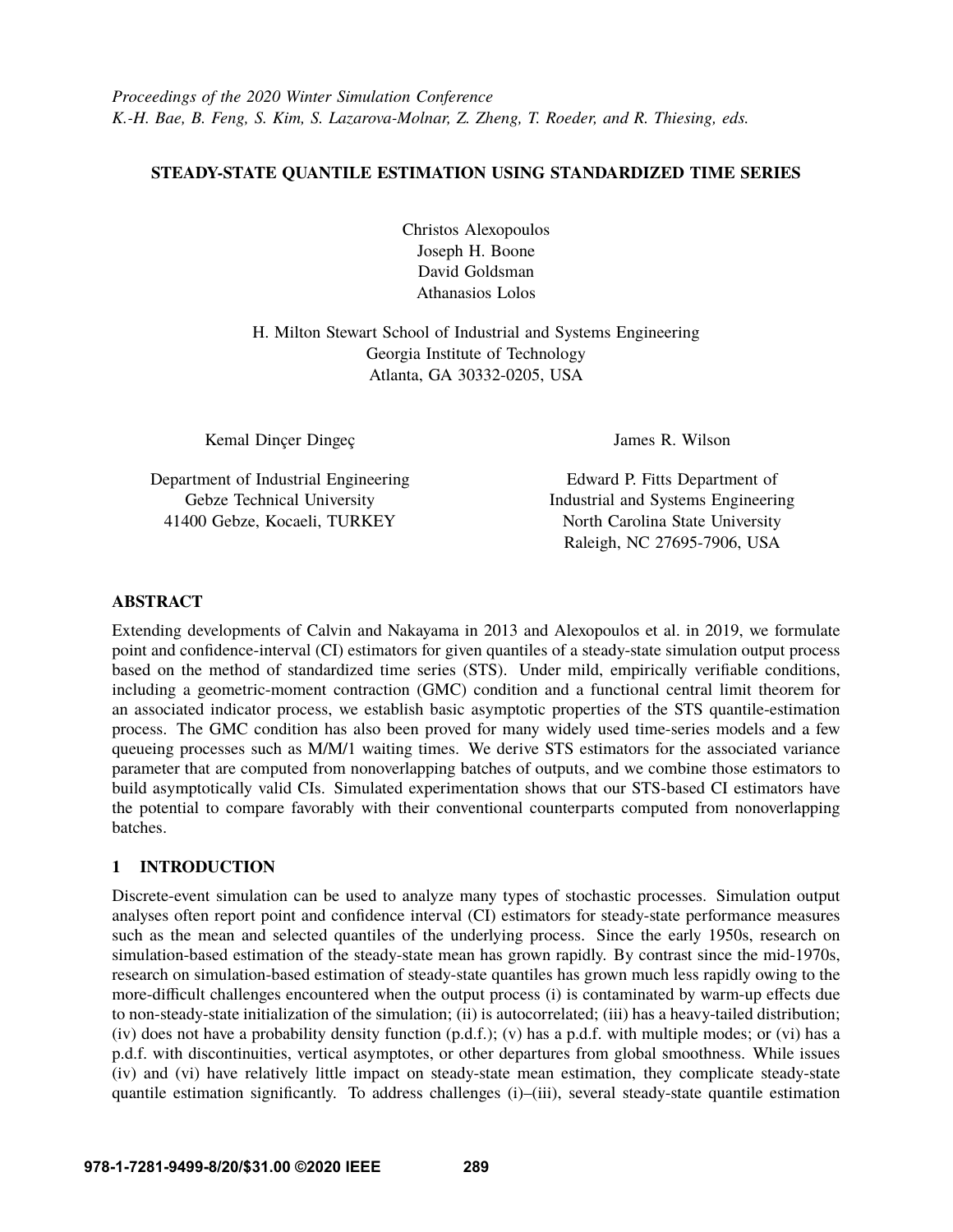procedures have been developed; see [Alexopoulos et al.](#page-10-0) [\(2017,](#page-10-0) p. 22:3) and [Alexopoulos et al.](#page-10-1) [\(2019a,](#page-10-1) §1).

Of particular note are two recent sequential procedures for estimating a given steady-state  $p$ -quantile for  $p \in (0, 1)$  that address issues (i)–(iii). Sequest [\(Alexopoulos et al. 2019a\)](#page-10-1) is designed for estimating nonextreme quantiles—i.e.,  $p \in [0.05, 0.95]$ ; and Sequem [\(Alexopoulos et al. 2017\)](#page-10-0) is designed for estimating "extreme" quantiles—i.e.,  $p \in (0.0005, 0.05) \cup (0.95, 0.9995)$ . These sequential procedures use batch quantile estimators (BQEs) computed from nonoverlapping batches to deliver CIs for a given quantile that have been shown on a large battery of test cases to exhibit ease of use, close conformance to user-specified requirements on CI coverage probability and precision, and high efficiency with respect to sampling effort.

In this paper we develop a class of quantile-estimation methods based on a standardized time series (STS) that addresses challenges (i)–(vi) and is an alternative (or potential companion) to conventional BQE-based methods. STS-based methods have been studied extensively in the context of point and CI estimation of the steady-state mean [\(Schruben 1983;](#page-11-0) [Glynn and Iglehart 1990;](#page-11-1) [Goldsman et al. 1990\)](#page-11-2), where they are shown to have certain performance advantages over other methods. Here we apply the STS method to steady-state quantile estimation by extending the developments of [Calvin and Nakayama](#page-11-3) [\(2013\)](#page-11-3) for independent and identically distributed (i.i.d.) data and [Alexopoulos et al.](#page-10-2) [\(2019b,](#page-10-2) §4) for dependent data. In Section [2](#page-1-0) we formulate our key assumptions, which are substantially weaker than those of [Calvin](#page-11-3) [and Nakayama](#page-11-3) [\(2013,](#page-11-3) p. 603). In Section [3](#page-3-0) we use the basic asymptotic properties derived by [Alexopoulos](#page-10-2) [et al.](#page-10-2) [\(2019b,](#page-10-2) Theorems 1–3) for the STS quantile-estimation process associated with a dependent output process in order to establish the limiting distributions of the STS "area" variance estimators (Theorem [4\)](#page-4-0) and the asymptotic validity of CIs based on the nonoverlapping-batch STS method for quantile estimation (Theorem [5\)](#page-5-0). Section [4](#page-7-0) details some initial simulated experimentation revealing that the STS-based quantile estimators work as predicted by the asymptotic theory, yielding CIs that are comparable to conventional CIs based on BQEs. Finally in Section [5](#page-10-3) we summarize our findings and discuss directions for future work.

#### <span id="page-1-0"></span>**2 PRELIMINARIES**

For given  $p \in (0, 1)$ , we formulate point and confidence-interval (CI) estimators of the steady-state p-quantile  $x_p$  of a simulation-generated response X based on the STS method of output analysis. We use the following conventional notation:  $\mathbb{R} \equiv (-\infty, \infty)$  denotes the set of real numbers;  $\mathbb{R}^+ \equiv [0, \infty)$  denotes the set of nonnegative real numbers; and  $\mathbb{Z} = \{0, \pm 1, \pm 2, \ldots\}$  denotes the set of integers. If it is clear from the context that, for example,  $k$  is a nonnegative (respectively, positive) integer-valued variable, then for simplicity we often write  $k \ge 0$  (respectively,  $k \ge 1$ ). For each  $x \in \mathbb{R}$ , we let  $F(x) \equiv Pr\{X \le x\}$  denote the cumulative distribution function (c.d.f.) of the steady-state response so that we have  $x_p = F^{-1}(p) \equiv \inf\{x : F(x) \ge p\}$ . If  $F(x)$  is absolutely continuous, then we let  $f(x)$  denote the p.d.f. of  $F(x)$ .

We seek to estimate  $x_p$  from the stationary process  $\{Y_k : k \geq 1\}$ , which is a warmed-up (i.e., truncatedand-reindexed) version of the original sequence of simulation outputs  $\{X_i : i \geq 1\}$  as documented in [Alexopoulos et al.](#page-10-1) [\(2019a,](#page-10-1) §3.1). For each  $x \in \mathbb{R}$  and  $k \ge 1$ , we define the indicator random variable (r.v.)  $I_k(x) \equiv 1$  if  $Y_k \le x$ , and  $I_k(x) \equiv 0$  otherwise. For a sample of size  $n \ge 1$ , we let  $\overline{I}(x_p, n) \equiv n^{-1} \sum_{k=1}^n I_k(x_p)$ ; and when  $n = 0$ , we let  $\bar{I}(x_p, n) \equiv 0$ . For each  $\ell \in \mathbb{Z}$ , we let  $\rho_I(\ell) \equiv \text{Corr}[I_k(x_p), I_{k+\ell}(x_p)]$  denote the autocorrelation at lag  $\ell$  in the indicator process; and we assume  $\sum_{\ell \in \mathbb{Z}} |\rho_I(\ell)| < \infty$  so that we can define the variance parameter of the indicator process,

$$
\sigma_I^2 \equiv \lim_{n \to \infty} n \text{Var} \big[ \bar{I}(x_p, n) \big] = p(1 - p) \sum_{\ell \in \mathbb{Z}} \rho_I(\ell) \in (0, \infty). \tag{1}
$$

Let  $D$  denote the space of real-valued ( $\mathbb R$ -valued) functions on [0, 1] that are right-continuous with left-hand limits [\(Billingsley](#page-10-4) [1999,](#page-10-4) §12; [Whitt](#page-11-4) [2002,](#page-11-4) §3.3). We assume that the warmed-up output process  $\{Y_k : k \geq 1\}$ and the associated indicator process  $\{I_k(x_p) : k \geq 1\}$  satisfy the following conditions.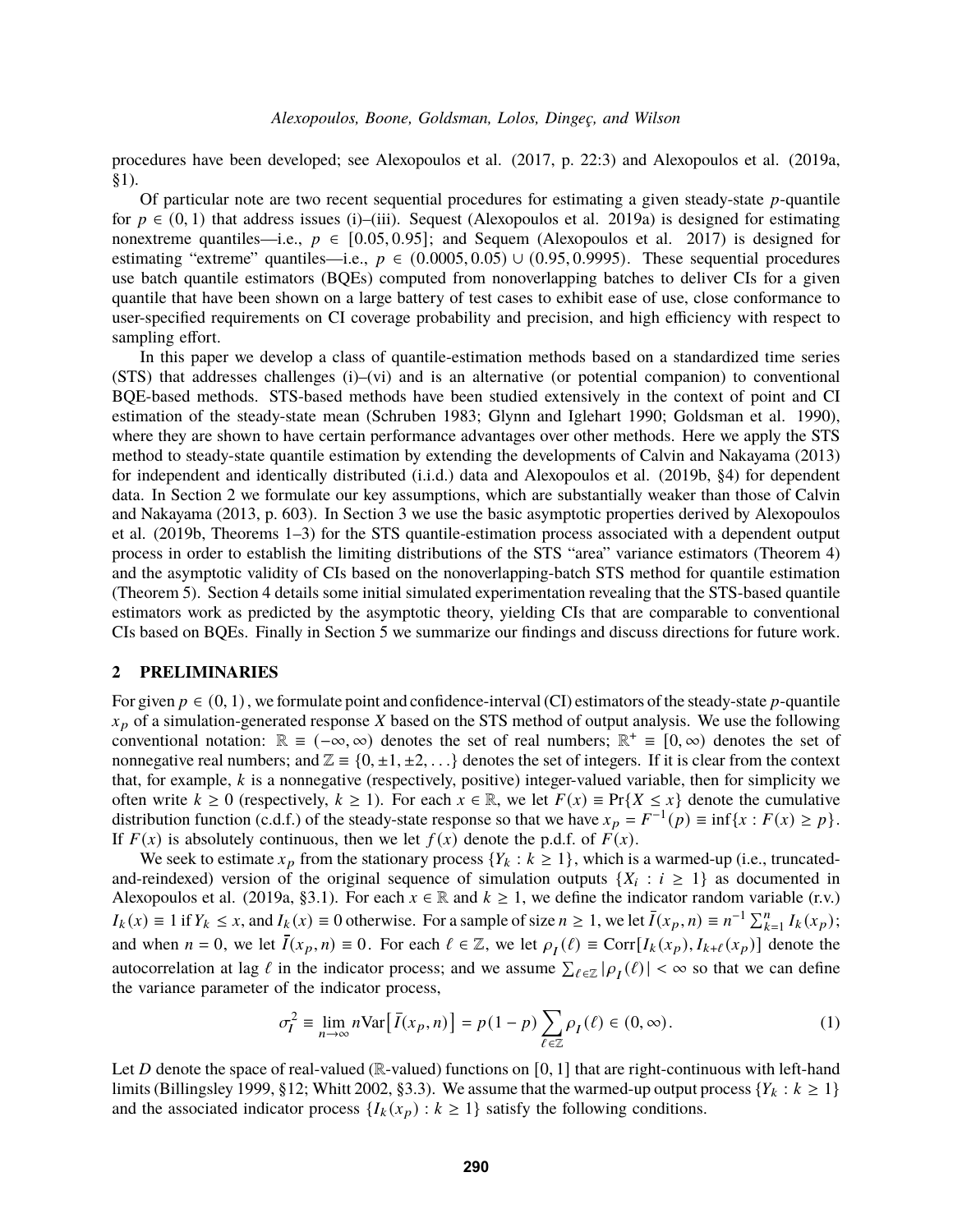**Geometric-Moment Contraction (GMC) Condition** The process  ${Y_k : k \ge 1}$  is defined by a function  $\xi(\cdot)$  of a sequence of i.i.d. r.v.'s  $\{\varepsilon_j : j \in \mathbb{Z}\}$  such that  $Y_k = \xi(\dots, \varepsilon_{k-1}, \varepsilon_k)$  for  $k \ge 1$ . Moreover, there exist constants  $\psi > 0$ ,  $C > 0$ , and  $r \in (0, 1)$  such that for two independent sequences  $\{\varepsilon_j : j \in \mathbb{Z}\}\$  and  $\{\acute{\epsilon}_j : j \in \mathbb{Z}\}$  each consisting of i.i.d. r.v.'s distributed like  $\varepsilon_0$ , we have

$$
\mathbf{E}\big[\big|\xi(\ldots,\varepsilon_{-1},\varepsilon_0,\varepsilon_1,\ldots,\varepsilon_k)-\xi(\ldots,\varepsilon_{-1},\varepsilon_0,\varepsilon_1,\ldots,\varepsilon_k)\big|^{\psi}\big] \le Cr^k \text{ for } k\ge 0. \tag{2}
$$

**Density-Regularity (DR) Condition** The c.d.f.  $F(x)$  has a p.d.f.  $f(x)$  that is continuous at every  $x \in \mathbb{R}$ , and sup $_{x\in\mathbb{R}} f(x) < \infty$ ; moreover at the quantile  $x_p$  to be estimated, we have  $f(x_p) > 0$ , and the derivative  $f'(x_p)$  exists.

**Functional Central Limit Theorem (FCLT) for the Indicator Process** We define the following sequence of random functions  $\{\mathcal{I}_n(\cdot; x_p) : n \geq 1\}$  in D,

<span id="page-2-0"></span>
$$
\mathcal{I}_n(t; x_p) \equiv \frac{\lfloor nt \rfloor}{\sigma \cdot n^{1/2}} \left[ \bar{I}(x_p, \lfloor nt \rfloor) - p \right] \text{ for } n \ge 1 \text{ and } t \in [0, 1],\tag{3}
$$

where  $\lfloor \cdot \rfloor$  denotes the floor function. We assume that the sequence [\(3\)](#page-2-0) satisfies the functional central limit theorem (FCLT),

<span id="page-2-1"></span>
$$
\mathcal{I}_n(\cdot; x_p) \underset{n \to \infty}{\Longrightarrow} \mathcal{W}(\cdot),\tag{4}
$$

where  $\mathscr{W}(\cdot)$  denotes standard Brownian motion on [0, 1]; and  $\lim_{n\to\infty}$  denotes weak convergence in D as  $n \to \infty$  [\(Billingsley](#page-10-4) [1999,](#page-10-4) §§2–3, §8, §13).

Using the full sample  $\{Y_1, \ldots, Y_n\}$  of size  $n \geq 1$ , we sort the responses in ascending order to obtain the order statistics  $Y_{(1)} \leq \cdots \leq Y_{(n)}$ . The full-sample point estimator of  $x_p$  is defined as  $\widetilde{y}_p(n) \equiv Y_{(\lceil np \rceil)}$ when  $n \ge 1$ , where  $\lceil \cdot \rceil$  denotes the ceiling function; and when  $n = 0$ , we let  $\widetilde{y}_p(n) \equiv 0$ .

We assume that a batch count  $b \ge 2$  is given. For  $j = 1, \ldots, b$ , the *j*th nonoverlapping batch of size  $m \ge 1$  consists of the response subsequence  $\{Y_{(j-1)m+1}, \ldots, Y_{jm}\}\$ . From the jth batch of size  $m \ge 1$ , we compute the batch mean of the associated indicator r.v.'s,  $\bar{I}_j(x_p, m) \equiv m^{-1} \sum_{\ell=1}^m I_{(j-1)m+\ell}(x_p)$ ; and when  $m = 0$ , we let  $\overline{I}_i(x_p, m) \equiv 0$ . When  $m \ge 1$ , we sort the responses from the *j*th batch in ascending order to obtain the order statistics  $Y_{j,(1)} \leq \cdots \leq Y_{j,(m)}$ . Then the *j*th batch quantile estimator (BQE) of  $x_p$  is defined as  $\widehat{\mathcal{Y}}_p(j,m) \equiv Y_{j,(\lceil mp \rceil)}$  when  $m \ge 1$ ; and we let  $\widehat{\mathcal{Y}}_p(j,m) \equiv 0$  when  $m = 0$ .

Before developing the main results, we finish describing our basic notation. If the r.v.'s  $\mathscr S$  and  $\mathscr U$ have the same distribution, then we write  $\mathscr{S} \stackrel{d}{=} \mathscr{U}$ . We let  $N(0, 1)$  denote the standard normal distribution so that a standard normal r.v.  $Z \triangleq N(0, 1)$  has mean 0 and variance 1; and we let  $\mathbf{Z}_b = [Z_1, \ldots, Z_b]^T$ denote a  $b \times 1$  standard normal random vector so that its entries  $\{Z_i : i = 1, \ldots, b\}$  are i.i.d.  $N(0, 1)$ . If  $\{\mathscr{U}_n : n \geq 1\}$  is a sequence of r.v.'s and  $\{a_n : n \geq 1\}$  is a sequence of nonnegative constants, then the expression  $\mathcal{U}_n = O_{\text{a.s.}}(a_n)$  means there is a real-valued r.v.  $\mathfrak U$  and an integer  $n_0 \geq 1$  such that  $|\mathcal{U}_n| \leq \mathfrak U a_n$ for  $n \ge n_0$  almost surely (a.s.) [\(Wu](#page-11-5) [2005,](#page-11-5) p. 1934). Note that  $\mathfrak U$  does not depend on  $n$  and  $\mathfrak U \in \mathbb R^+$ , but  $\mathfrak U$  is not necessarily a bounded r.v. Based on this setup, [Alexopoulos et al.](#page-10-1) [\(2019a\)](#page-10-1) prove the following result.

<span id="page-2-3"></span>**Theorem 1** If the batch count  $b \ge 2$  is given, the batch size  $m \ge 1$ , and the process  $\{Y_k : k \ge 1\}$  satisfies the GMC and DR conditions as well as the FCLT [\(4\)](#page-2-1), then

<span id="page-2-2"></span>
$$
\widehat{y}_p(j,m) = x_p - \frac{\bar{I}_j(x_p, m) - p}{f(x_p)} + O_{a.s.} \left[ \frac{(\log m)^{3/2}}{m^{3/4}} \right] \text{ as } m \to \infty \text{ for } j = 1, ..., b; \text{ and } (5)
$$

<span id="page-2-4"></span>
$$
m^{1/2} \big[ \widehat{y}_p(1,m) - x_p, \dots, \widehat{y}_p(b,m) - x_p \big]^\mathsf{T} \underset{m \to \infty}{\Longrightarrow} \big[ \sigma_I / f(x_p) \big] \mathbf{Z}_b. \tag{6}
$$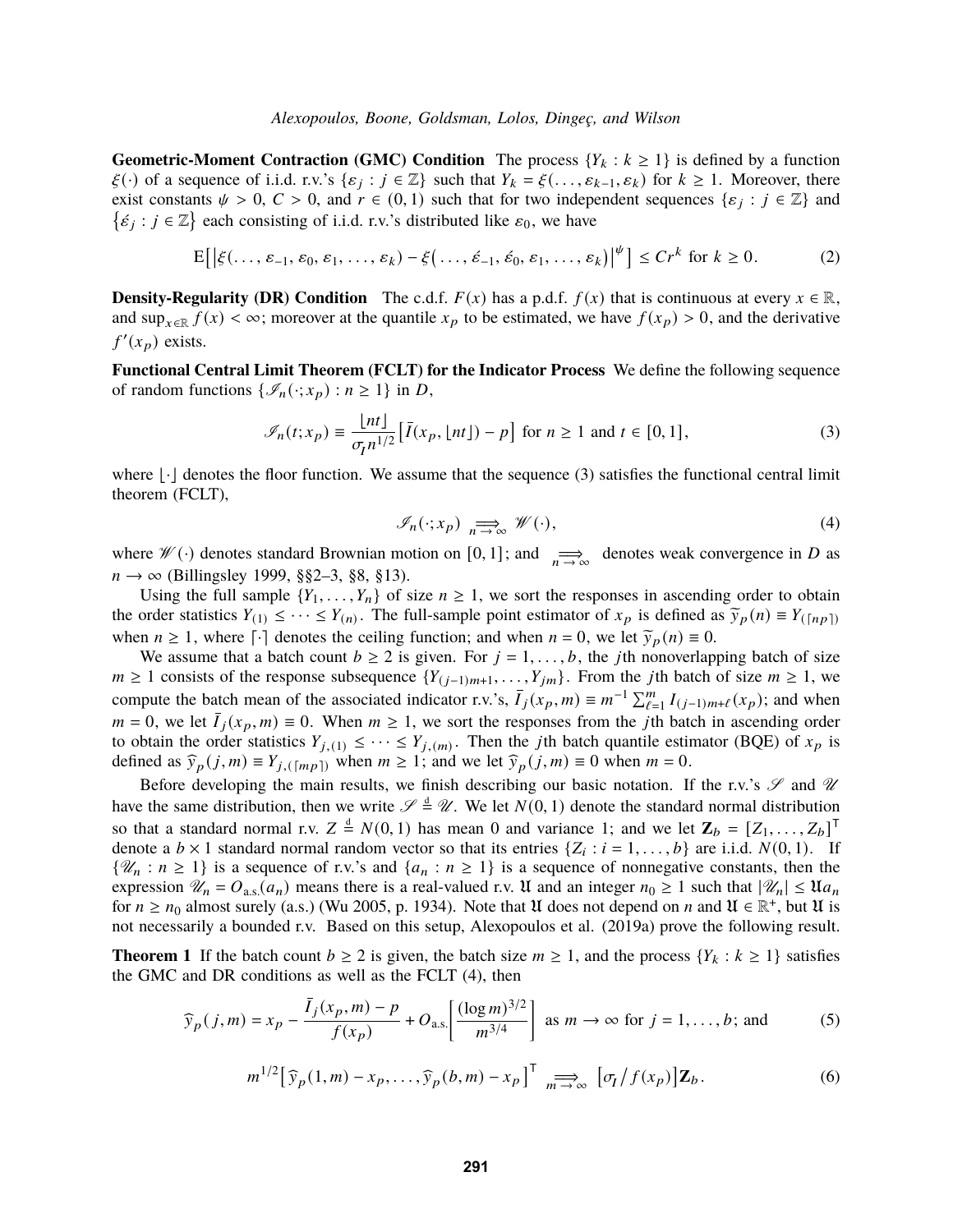Equation [\(5\)](#page-2-2) is the Bahadur representation for the BQE  $\hat{y}_p(j,m)$ . To elaborate the significance of Theorem [1](#page-2-3) as it will be used in the following development, we state an immediate consequence of this result as it applies to the full-sample quantile estimator  $\tilde{y}_p(n)$ .

<span id="page-3-1"></span>**Corollary 1** If the sample size  $n \ge 1$ , and  $\{Y_k : k \ge 1\}$  satisfies the GMC and DR conditions as well as the FCLT [\(4\)](#page-2-1), then the remainder

<span id="page-3-2"></span>
$$
Q_n \equiv \widetilde{y}_p(n) - x_p + \frac{\bar{I}(x_p, n) - p}{f(x_p)} \text{ for } n \ge 1
$$
 (7)

in the Bahadur representation for  $\tilde{y}_p(n)$  has an associated real-valued r.v. U and an integer  $n_0 \ge 1$  such that

$$
|Q_n| \le \mathfrak{U} \frac{(\log n)^{3/2}}{n^{3/4}} \text{ for } n \ge n_0 \text{ a.s.}
$$
 (8)

Thus the Bahadur representation for  $\tilde{y}_p(n)$  has the form

$$
\widetilde{y}_p(n) = x_p - \frac{\overline{I}(x_p, n) - p}{f(x_p)} + O_{\text{a.s.}} \left[ \frac{(\log n)^{3/2}}{n^{3/4}} \right] \text{ as } n \to \infty,
$$
\n(9)

and the central limit theorem (CLT) for quantile estimation in dependent sequences has the form

$$
n^{1/2} \left[ \widetilde{\mathbf{y}}_p(n) - x_p \right] \underset{n \to \infty}{\Longrightarrow} \left[ \sigma_I / f(x_p) \right] Z. \tag{10}
$$

**Remark 1** The proof of Theorem [1](#page-2-3) requires a minor modification in the proof for Theorem 4 of [Wu](#page-11-5) [\(2005\)](#page-11-5) as detailed in [Alexopoulos et al.](#page-10-1) [\(2019a,](#page-10-1) Electronic Companion, Equations (EC.14)–(EC.15)). It must be noted, however, that another minor modification of Wu's proof can be used to ensure that the conclusions of Theorem [1](#page-2-3) and Corollary [1](#page-3-1) hold when the DR condition is replaced by the following much weaker condition.

**Local Distribution-Regularity (LDR) Condition** In some neighborhood of  $x_p$ , the c.d.f.  $F(x)$  has a positive first derivative  $F'(x)$  and a bounded second derivative  $F''(x)$ .

All the following results hold if the DR condition is replaced by the LDR condition. Moreover, the LDR condition holds for all the test processes evaluated in [Alexopoulos et al.](#page-10-1) [\(2019a,](#page-10-1) §4), whereas the DR condition does not hold for the queue-waiting-time processes evaluated in [Alexopoulos et al.](#page-10-1) [\(2019a,](#page-10-1) §§4.2–4.4) because the distribution of each associated response has an atom at  $x = 0$ , the lower end-point of its support, and thus does not possess a p.d.f. The LDR condition can also hold when the p.d.f.  $f(x)$ exists but has a finite number of (i) discontinuities (e.g.,  $f(x)$  is an exponential, Pareto, or uniform p.d.f.); or (ii) vertical asymptotes (e.g.,  $f(x)$  is a beta, gamma, or Weibull p.d.f. with a shape parameter less than 1)—provided, of course, that  $x_p$  is not one of the points in R of type (i) or (ii).  $\blacktriangleleft$ 

## <span id="page-3-0"></span>**3 BASIC ASYMPTOTIC PROPERTIES OF STS QUANTILE ESTIMATORS**

In this section we build on Theorem [1](#page-2-3) and Corollary [1](#page-3-1) to establish the asymptotic behavior of two STS-based quantile-estimation processes on  $D$ . We start with the centered-and-scaled quantile-estimation process,

<span id="page-3-3"></span>
$$
\mathcal{Y}_n(t; x_p) \equiv \frac{\lfloor nt \rfloor}{n^{1/2}} \left\{ x_p - \widetilde{y}_p(\lfloor nt \rfloor) \right\} = \frac{\sigma_I}{f(x_p)} \mathcal{I}_{\lfloor nt \rfloor}(t; x_p) - \frac{\lfloor nt \rfloor}{n^{1/2}} Q_{\lfloor nt \rfloor} \text{ for } n \ge 1 \text{ and } t \in [0, 1], \qquad (11)
$$

where the remainder terms  $\{Q_u : u \geq 1\}$  associated with the Bahadur representation for  $\tilde{y}_p(u)$  are defined by Equation [\(7\)](#page-3-2), while we let  $Q_0 \equiv 0$  so that Equation [\(11\)](#page-3-3) holds not only when  $u = \lfloor nt \rfloor \ge 1$  but also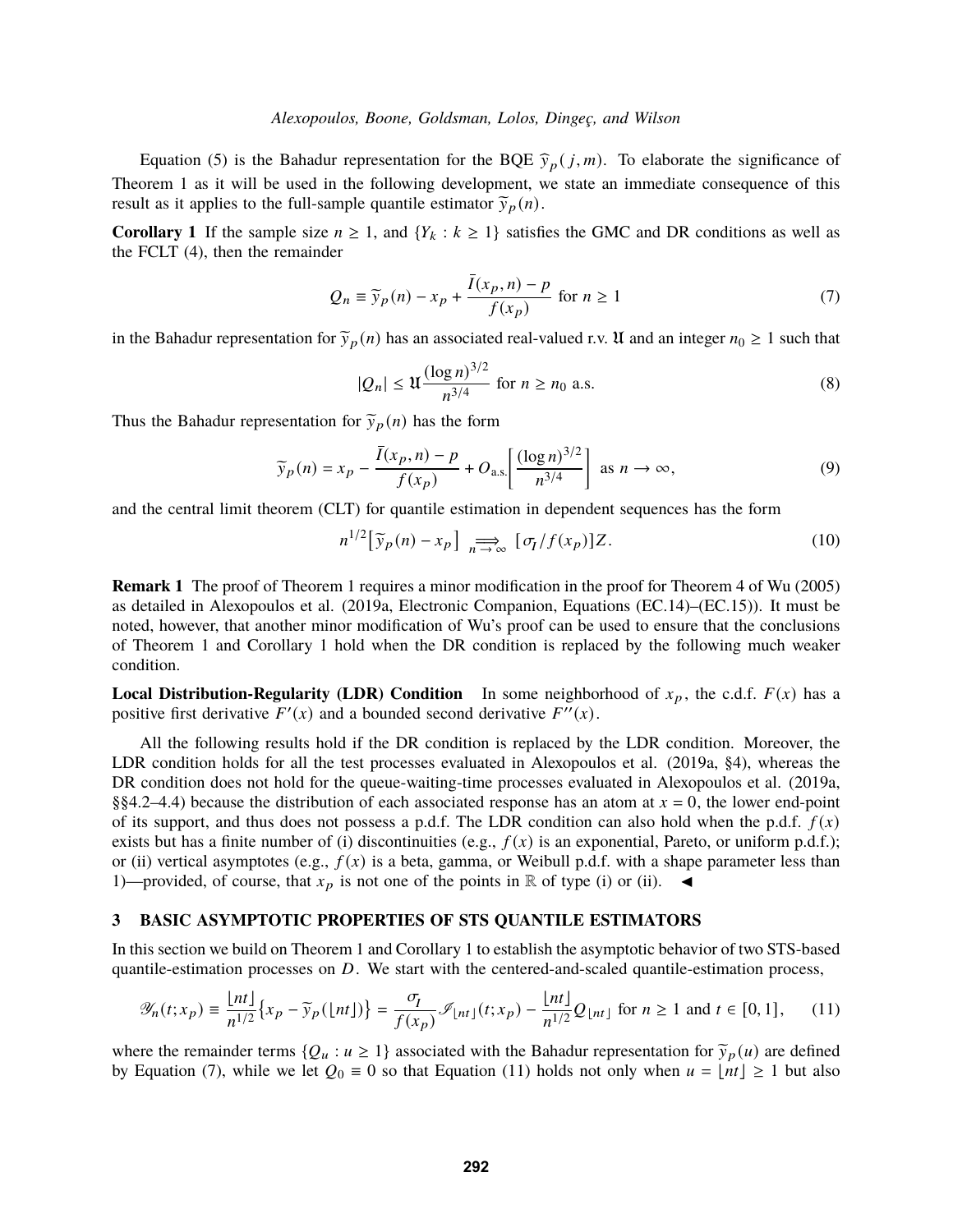when  $u = [nt] = 0$ . Thus we obtain the Bahadur representation for  $\mathscr{Y}_n(t; x_p)$ ,

$$
\mathscr{Y}_n(t; x_p) = \frac{\sigma_I}{f(x_p)} \mathscr{I}_n(t; x_p) + O_{\text{a.s.}} \left[ \frac{(\log n)^{3/2}}{n^{1/4}} \right] \text{ as } n \to \infty \text{ and } t \in [0, 1]. \tag{12}
$$

The following intermediate result is proved in [Alexopoulos et al.](#page-10-2) [\(2019b,](#page-10-2) Theorem 2).

**Theorem 2** If  ${Y_k : k \ge 1}$  satisfies the assumptions of Theorem [1,](#page-2-3) then

$$
[f(x_p)/\sigma_1] \mathcal{Y}_n(t; x_p) \underset{n \to \infty}{\Longrightarrow} \mathcal{W}(\cdot). \tag{13}
$$

Next we obtain the FCLT required for an STS-based quantile-estimation procedure. As the STS counterpart of Equation [\(11\)](#page-3-3), we define the STS quantile-estimation process,

$$
T_n(t) \equiv \frac{\lfloor nt \rfloor}{n^{1/2}} \left[ \widetilde{\gamma}_p(n) - \widetilde{\gamma}_p(\lfloor nt \rfloor) \right] \text{ for } n \ge 1 \text{ and } t \in [0, 1], \tag{14}
$$

where  $\tilde{y}_p(\lfloor nt \rfloor)$  is the estimator of the *p*-quantile  $(x_p)$  based on the partial sample  $\{Y_1, \ldots, Y_{\lfloor nt \rfloor}\}$ ; and we let  $\mathcal{B}(t) = \mathcal{W}(t) - t\mathcal{W}(1)$  for  $t \in [0, 1]$  denote a standard Brownian bridge that is independent of  $\mathcal{W}(1)$ [\(Billingsley](#page-10-4) [1999,](#page-10-4) pp. 101–102). The following intermediate result is proved in [Alexopoulos et al.](#page-10-2) [\(2019b,](#page-10-2) Theorem 3).

<span id="page-4-2"></span>**Theorem 3** If  ${Y_k : k \ge 1}$  satisfies the assumptions of Theorem [1,](#page-2-3) then

$$
\[f(x_p)/\sigma_1\]\{n^{1/2}\big[x_p-\widetilde{y}_p(n)\big],T_n(\cdot)\}\underset{n\to\infty}{\Longrightarrow}[\mathscr{W}(1),\mathscr{B}(\cdot)].\tag{15}
$$

### **3.1 Weak Convergence of the Full-Sample STS Area Variance Estimator**

Let  $w(t)$ ,  $t \in [0, 1]$ , denote a deterministic weighting function that has a continuous second derivative on [0, 1]. The full-sample STS area variance estimator is  $\mathcal{A}_n^2(w)$ , where

<span id="page-4-1"></span>
$$
\mathscr{A}_n(w) \equiv n^{-1} \sum_{k=1}^n w(k/n) T_n(k/n) \text{ for each } n \ge 1.
$$
 (16)

In Equation [\(16\)](#page-4-1), we select  $w(\cdot)$  to yield  $E\left\{ \left[ \int_0^1 w(t) \mathcal{B}(t) dt \right]^2 \right\} = 1$  so that  $\int_0^1 w(t) \mathcal{B}(t) dt \stackrel{d}{=} N(0, 1)$ . Since

 $|w(t)|$  is nontrivial and continuous on [0, 1], it attains a finite nonzero upper bound  $M \equiv \sup_{0 \le t \le 1} |w(t)|$  $\in (0,\infty)$ . To establish the asymptotic distribution of  $\mathcal{A}_n^2(w)$  as  $n \to \infty$ , we define the following functionals for each  $y \in D$ :

<span id="page-4-3"></span>
$$
\Delta_n(y) \equiv n^{-1} \sum_{k=1}^n w(k/n) y(k/n)
$$
 for each  $n \ge 1$ , and  $\Delta(y) \equiv \int_0^1 w(t) y(t) dt$ . (17)

Since each  $y \in D$  is bounded and has at most countably many discontinuities in [0, 1] [\(Billingsley](#page-10-4) [1999,](#page-10-4) p. 122), the function  $w(t)y(t)$  has the same properties and thus is Riemann integrable over [0, 1].

<span id="page-4-0"></span>**Theorem 4** If  ${Y_k : k \ge 1}$  satisfies the assumptions of Theorem [1,](#page-2-3) then

$$
\mathscr{A}_n^2(w) \underset{n \to \infty}{\Longrightarrow} \frac{\sigma_I^2}{f^2(x_p)} \chi_1^2,\tag{18}
$$

where  $\chi^2_{\nu}$  denotes a chi-squared random variable with  $\nu$  degrees of freedom for  $\nu \geq 1$ .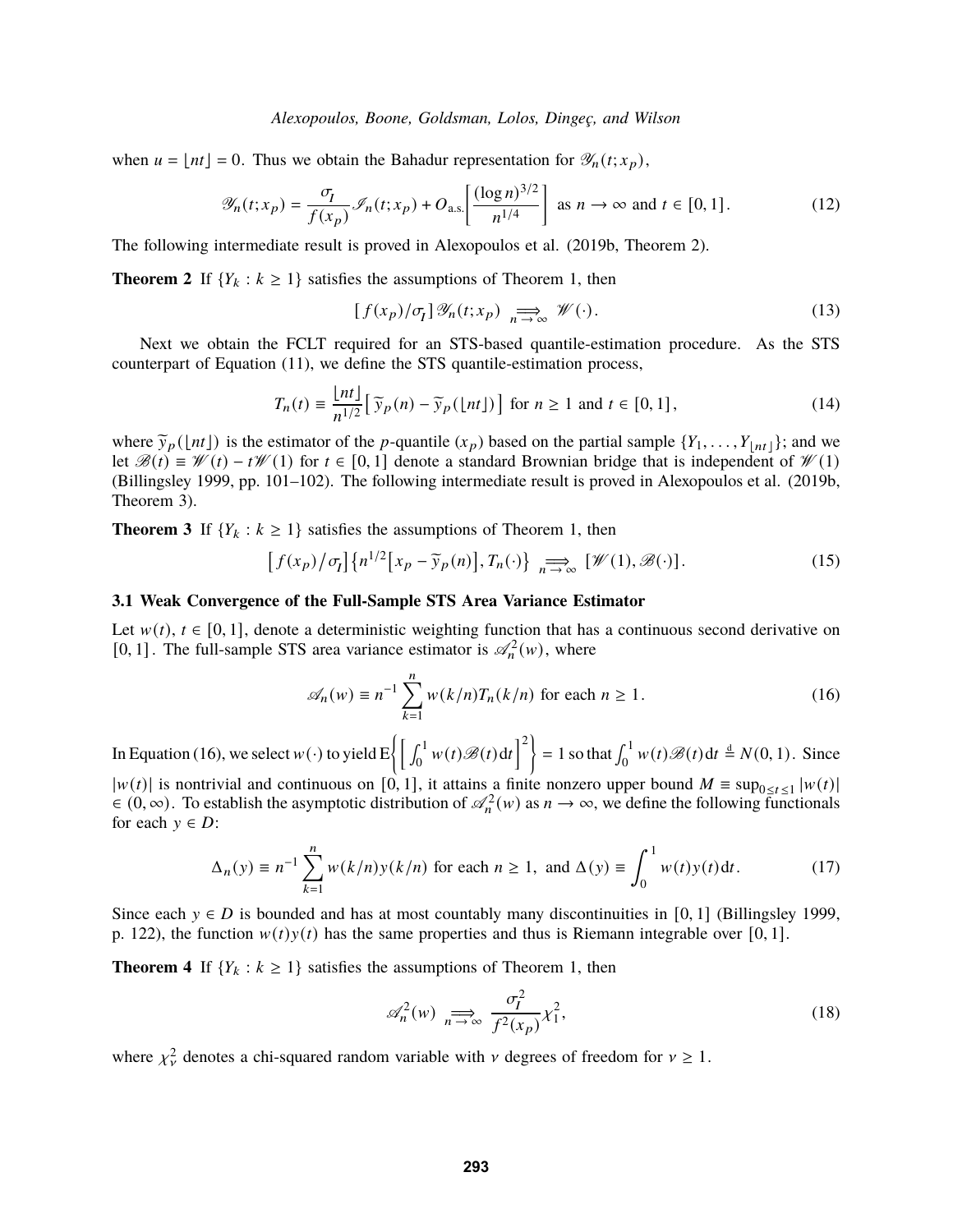**Proof** Pick  $y \in D$  arbitrarily. Let  $\{y_n : n \geq 1\}$  denote an arbitrary sequence in D such that  $y_n \to y$ , which implies that  $\lim_{n\to\infty} ||y_n - y|| = 0$ . By the triangle inequality, we have

<span id="page-5-1"></span>
$$
|\Delta_n(y_n) - \Delta(y)| \le |\Delta_n(y_n) - \Delta_n(y)| + |\Delta_n(y) - \Delta(y)| \text{ for each } n \ge 1.
$$
 (19)

Since  $w(t)y(t)$  is Riemann integrable over [0, 1], we have  $\lim_{n\to\infty} \Delta_n(y) = \Delta(y)$ . We also observe that

<span id="page-5-2"></span>
$$
|\Delta_n(y_n) - \Delta_n(y)| \le \Delta_n(|y_n - y|) \le \Delta_n(||y_n - y||) \le M||y_n - y||. \tag{20}
$$

Equations  $(19)$ – $(20)$  ensure that

<span id="page-5-3"></span>
$$
\lim_{n \to \infty} \Delta_n^2(y_n) = \Delta^2(y).
$$
 (21)

Using Theorem [3](#page-4-2) and Equation [\(21\)](#page-5-3), we can apply the generalized continuous-mapping theorem [\(Whitt](#page-11-4) [2002,](#page-11-4) Theorem 3.4.4) to conclude that

<span id="page-5-8"></span>
$$
\mathscr{A}_n^2(w) = \Delta_n^2(T_n) \implies \Delta^2 \left[ \frac{\sigma_I}{f(x_p)} \mathscr{B} \right] = \frac{\sigma_I^2}{f^2(x_p)} \left[ \int_0^1 w(t) \mathscr{B}(t) dt \right]^2 \stackrel{d}{=} \frac{\sigma_I^2}{f^2(x_p)} \chi_I^2. \quad \blacksquare \tag{22}
$$

## **3.2 Asymptotically Valid CIs for the Nonoverlapping-Batch STS Method**

From the *j*th batch (*j* = 1, ..., *b*), we compute the statistic  $\hat{y}_p(j,m)$ , the r.v.  $\bar{I}_j(x_p,m)$ , and the random process  $\{\bar{I}_i(x_p, \lfloor mt \rfloor) : t \in [0, 1]\}$  to obtain the associated STS quantile-estimation process,

$$
T_{j,m}(t) \equiv \frac{\lfloor mt \rfloor}{m^{1/2}} \left[ \widehat{\gamma}_p(j,m) - \widehat{\gamma}_p(j,\lfloor mt \rfloor) \right] \text{ for } m \ge 1 \text{ and } t \in [0,1]. \tag{23}
$$

Then for  $j = 1, \ldots, b$ , from Theorem [3](#page-4-2) adapted to a batch of size m rather than the full sample of size  $n = bm$ , we have

<span id="page-5-4"></span>
$$
\[f(x_p)/\sigma_I\]\{m^{1/2}\big[x_p-\widehat{y}_p(j,m)\big],T_{j,m}(\cdot)\}\underset{m\to\infty}{\Longrightarrow}[\mathscr{W}_j(1),\mathscr{B}_j(\cdot)],\tag{24}
$$

where  $\mathscr{W}_j(1)$  and  $\mathscr{B}_j(\cdot)$  are independent. If we prove that the random vectors  $\left\{ \left[ \mathscr{W}_j(1), \Delta^2(\mathscr{B}_j) \right]^\mathsf{T} : j = \right\}$ 1, ..., b are i.i.d., then we can also show that as  $m \to \infty$ , an asymptotically valid 100(1 –  $\alpha$ )% CI for  $x_p$ is given by

<span id="page-5-5"></span>
$$
\overline{\widehat{y}}_p(b,m) \pm t_{1-\alpha/2,b} \left[ \mathcal{A}_{b,m}^2 / n \right]^{1/2},\tag{25}
$$

where:

<span id="page-5-7"></span>
$$
\overline{\hat{y}}_p(b,m) \equiv b^{-1} \sum_{j=1}^b \hat{y}_p(j,m) \text{ and } \mathscr{A}_{b,m}^2 \equiv b^{-1} \sum_{j=1}^b \Delta_m^2(T_{j,m})
$$
 (26)

respectively denote the average of the BQEs and the average of the STS area variance estimators computed from each of the nonoverlapping batches; and  $t_{\beta,\nu}$  denotes the  $\beta$ -quantile for Student's *t*-distribution with  $\nu$  degrees of freedom when  $\beta \in (0, 1)$  and  $\nu \geq 1$ .

<span id="page-5-0"></span>**Theorem 5** If  ${Y_k : k \geq 1}$  satisfies the assumptions of Theorem [1,](#page-2-3) then in Equation [\(24\)](#page-5-4) we have

<span id="page-5-6"></span>
$$
\left\{ \left[ \mathscr{W}_j(1), \Delta^2(\mathscr{B}_j) \right]^\mathsf{T} : j = 1, \dots, b \right\} \text{ are i.i.d.}
$$
 (27)

so that Equation [\(25\)](#page-5-5) is an asymptotically valid  $100(1 - \alpha)\%$  CI estimator of  $x_p$  as  $m \to \infty$ .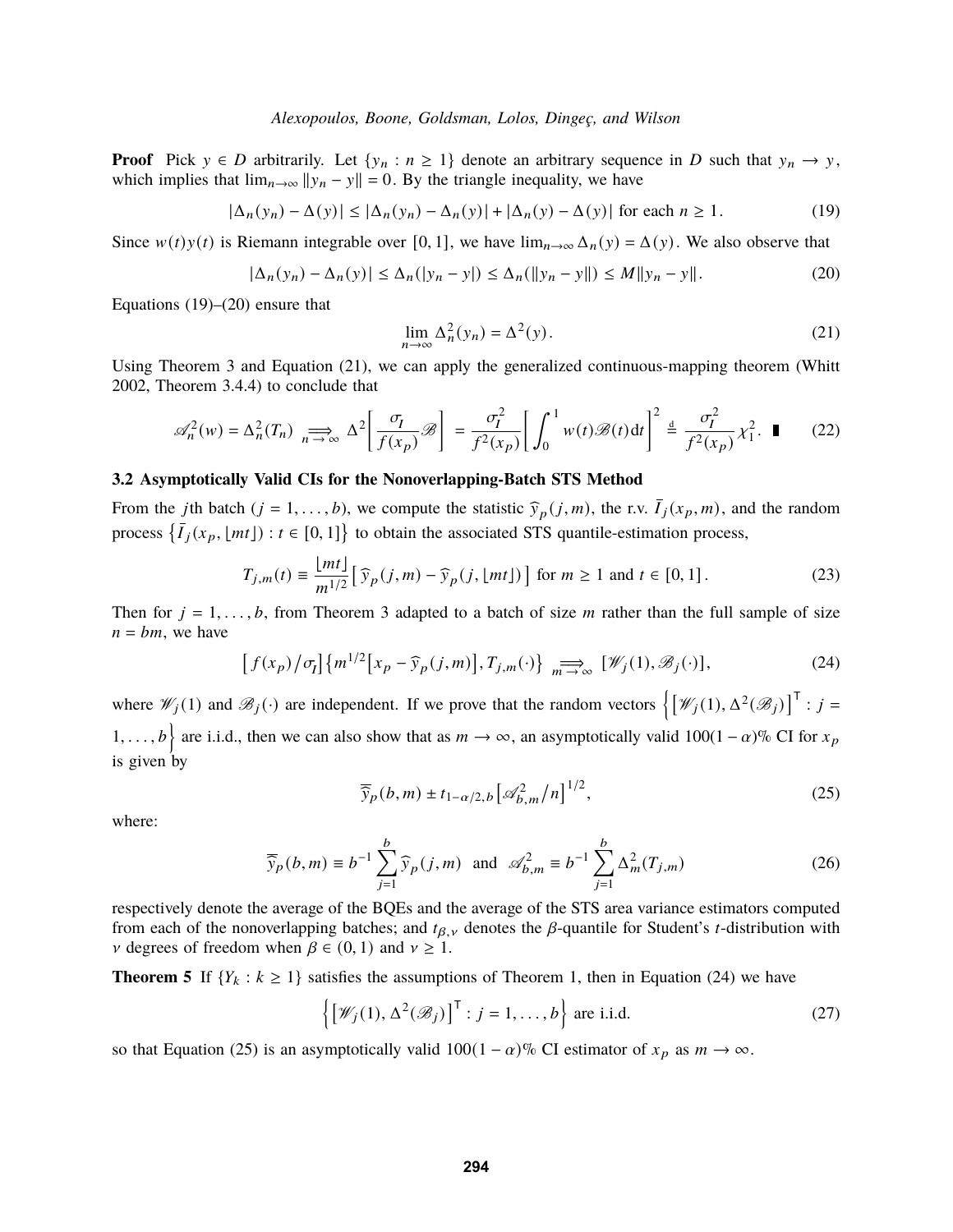**Proof** For each  $\omega \in D$  and  $j \in \{1, ..., b\}$ , define the functional  $\mathfrak{B}_j : D \mapsto D$  by

$$
\mathfrak{B}_{j} \circ \omega(t) \equiv b^{1/2} \left[ \omega\left(\frac{t+j-1}{b}\right) - \omega\left(\frac{j-1}{b}\right) \right] - tb^{1/2} \left[ \omega\left(\frac{j}{b}\right) - \omega\left(\frac{j-1}{b}\right) \right] \text{ for } t \in [0,1]. \tag{28}
$$

For the batch size  $m \ge 1$ , define the corresponding Riemann-sum functional  $\Delta_m$  as in Equation [\(17\)](#page-4-3). Pick  $\omega \in D$  arbitrarily. Let  $\{\omega_m : m \geq 1\}$  denote an arbitrary sequence in D such that  $\omega_n \to \omega$  so that  $\lim_{m\to\infty} ||\omega_m - \omega|| = 0$ . We can show that

$$
\left|\mathfrak{B}_{j}\circ\omega_{m}(t)-\mathfrak{B}_{j}\circ\omega(t)\right|\leq4b^{1/2}\|\omega_{m}-\omega\|.\tag{29}
$$

By the triangle inequality, we have

$$
|\Delta_m(\mathfrak{B}_j \circ \omega_m) - \Delta(\mathfrak{B}_j \circ \omega)| \le |\Delta_m(\mathfrak{B}_j \circ \omega_m) - \Delta_m(\mathfrak{B}_j \circ \omega)| + |\Delta_m(\mathfrak{B}_j \circ \omega) - \Delta(\mathfrak{B}_j \circ \omega)| \tag{30}
$$

for  $m \ge 1$ . Because  $w(t)\mathfrak{B}_j \circ \omega(t)$  is Riemann integrable over [0, 1], we have  $\lim_{m\to\infty} \Delta_m(\mathfrak{B}_j \circ \omega)$  =  $\Delta(\mathfrak{B}_i \circ \omega)$ . We can also show that

$$
|\Delta_m(\mathfrak{B}_j \circ \omega_m) - \Delta_m(\mathfrak{B}_j \circ \omega)| \le 4b^{1/2}M \|\omega_m - \omega\|.
$$
 (31)

Equations  $(29)$ – $(31)$  ensure that

<span id="page-6-2"></span>
$$
\lim_{m \to \infty} \Delta_m^2(\mathfrak{B}_j \circ \omega_m) = \Delta^2(\mathfrak{B}_j \circ \omega) \text{ for } j = 1, \dots, b.
$$
 (32)

In terms of the random function  $\mathcal{I}_n(\cdot; x_p) = \mathcal{I}_{bm}(\cdot; x_p)$  in D defined by Equation [\(3\)](#page-2-0), we can apply Equation [\(32\)](#page-6-2), the FCLT [\(4\)](#page-2-1), and the generalized continuous mapping theorem to conclude that

$$
\left[\Delta_m^2(\mathfrak{B}_1 \circ \mathscr{I}_{bm}), \dots, \Delta_m^2(\mathfrak{B}_b \circ \mathscr{I}_{bm})\right]^{\mathsf{T}} \underset{\text{d}}{\Longrightarrow} \left[\Delta^2(\mathfrak{B}_1 \circ \mathscr{W}), \dots, \Delta^2(\mathfrak{B}_b \circ \mathscr{W})\right]^{\mathsf{T}}
$$
(33)

<span id="page-6-3"></span><span id="page-6-1"></span><span id="page-6-0"></span>
$$
\stackrel{\text{d}}{=} \left[ \chi_1^2(1), \dots, \chi_1^2(b) \right]^{\mathsf{T}}, \tag{34}
$$

where the  $\{\chi_1^2(j) : j = 1, ..., b\}$  are i.i.d. chi-squared random variables, each with 1 degree of freedom. Note that Equation [\(34\)](#page-6-3) follows from the observation that if we let

$$
\mathcal{W}_j(t) \equiv b^{1/2} \left[ \mathcal{W}\left(\frac{t+j-1}{b}\right) - \mathcal{W}\left(\frac{j-1}{b}\right) \right] \text{ for } t \in [0,1] \text{ and } j = 1,\dots,b,
$$
 (35)

then we have

$$
\mathfrak{B}_j \circ \mathscr{W}(t) = \mathscr{W}_j(t) - t\mathscr{W}_j(1) \equiv \mathscr{B}_j(t) \stackrel{\text{d}}{=} \mathscr{W}(t) - t\mathscr{W}(1) \text{ for } t \in [0,1] \text{ and } j = 1,\dots,b \tag{36}
$$

because Brownian motion is self-similar with Hurst index 1/2 [\(Whitt](#page-11-4) [2002,](#page-11-4) §4.2.2). Moreover, the conclusion [\(27\)](#page-5-6) follows from (i) the property that  $\mathcal{W}(1)$  and  $\mathcal{B}(\cdot)$  are independent; and (ii) the independent increments property of W because the random functions  $\{\mathcal{B}_i(\cdot): j = 1, \ldots, b\}$  are respectively defined in terms of increments of  $\mathcal{W}(\cdot)$  on the nonoverlapping subintervals  $\{(j-1)/b, j/b\} : j = 1, \ldots b\}$  of  $[0, 1]$  [\(Whitt](#page-11-4) [2002,](#page-11-4) §1.2.3).

From the foregoing discussion, we see that the  $\{\hat{y}_p(j,m): j = 1,\ldots,b\}$  and the  $\{\Delta_m^2(T_{j,m}): j = 1, \ldots, b\}$ 1, ..., are all asymptotically mutually independent as  $m \to \infty$ . From the observation that

$$
\Pr\left\{b^{-1}\sum_{j=1}^{b} \chi_1^2(j) \stackrel{d}{=} \chi_b^2/b > 0\right\} = 1,\tag{37}
$$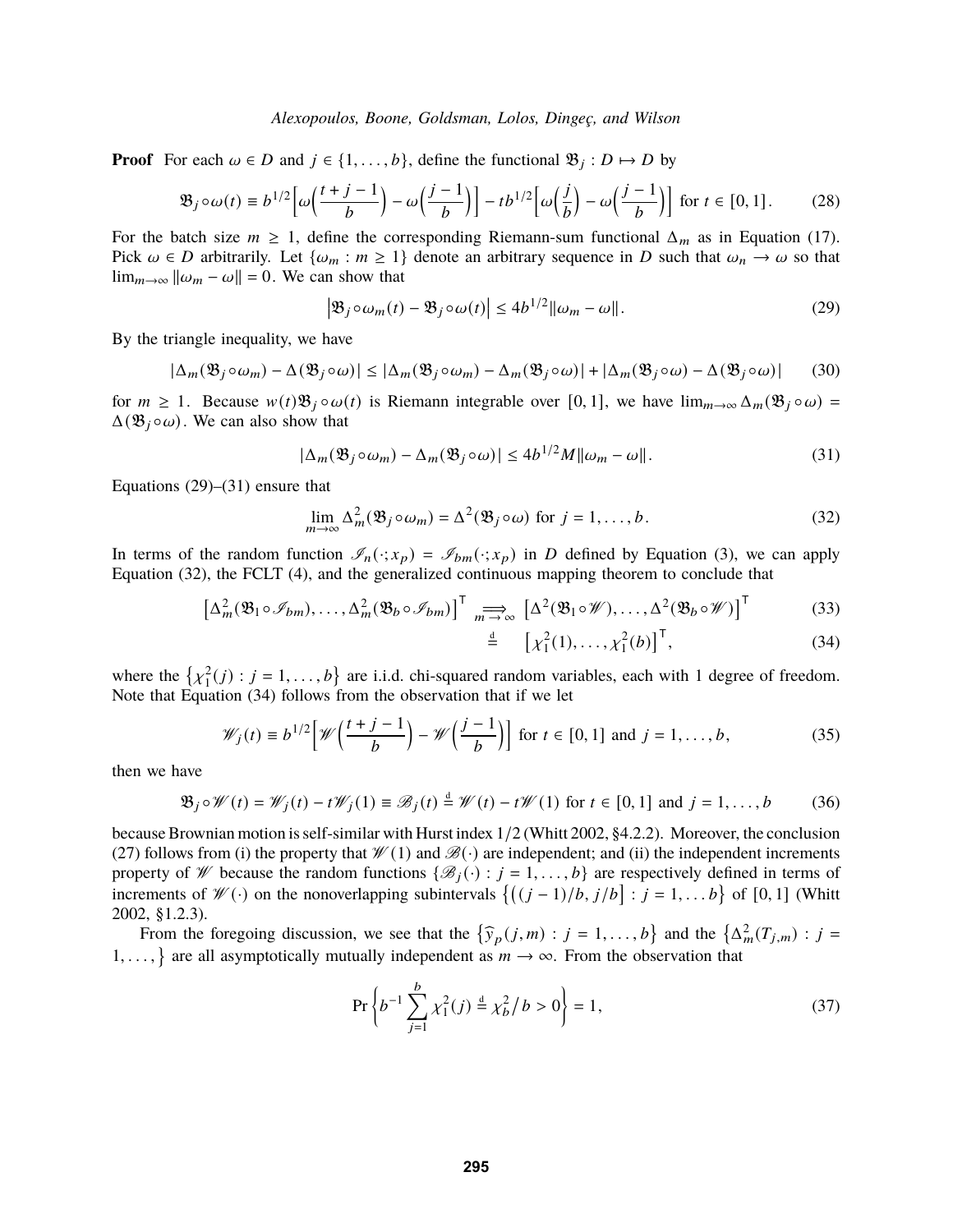together with Equation [\(6\)](#page-2-4), Theorem [4,](#page-4-0) Equation [\(26\)](#page-5-7), and the generalized continuous mapping theorem, we see that

$$
\frac{\overline{\widehat{y}}_p(b,m) - x_p}{\left(\mathscr{A}_{b,m}^2/n\right)^{1/2}} = \frac{n^{1/2} \left[\overline{\widehat{y}}_p(b,m) - x_p\right]}{\mathscr{A}_{b,m}} \xrightarrow[m \to \infty]{} \frac{Z}{\left(\chi_b^2/b\right)^{1/2}} \stackrel{d}{=} t_b,
$$
\n(38)

where Z is independent of  $\chi_b^2/b$ , and  $t_b$  denotes a Student's t random variable with b degrees of freedom. This establishes the asymptotic validity of the CI [\(25\)](#page-5-5).  $\blacksquare$ 

**Remark 2** The quantities  $\Delta_m(T_{j,m})$  in Equation [\(26\)](#page-5-7) can be computed in  $O(m \log_2 m)$  time by sorting the sample corresponding to each batch, using pointers, and computing the expressions  $\Delta_m(T_{j,m})$  backwards. Then the overall computational complexity for the STS area estimator amounts to  $O(n \log_2 m)$ . So, aside from some additive overhead related to updating the pointers, the STS area estimator has the same complexity as the estimator based on the sample variance of the BQEs in Equation [\(39\)](#page-7-1) below.  $\blacktriangleleft$ 

## <span id="page-7-0"></span>**4 EXPERIMENTAL RESULTS**

In this section we conduct an empirical evaluation of the performance of the batched area variance estimator  $\mathcal{A}_{b,m}^2$  in Equation [\(26\)](#page-5-7) against the "classical" variance estimator based on the BQEs  $\{\hat{y}_p(j,m)\}\$ , namely  $mS_{b,m}^2$ , where

<span id="page-7-1"></span>
$$
S_{b,m}^2 \equiv (b-1)^{-1} \sum_{j=1}^{b} \left[ \widehat{y}_p(j,m) - \overline{\widehat{y}}_p(b,m) \right]^2, \tag{39}
$$

and the average  $\overline{\hat{y}}_p(b,m)$  is defined in Equation [\(26\)](#page-5-7); see [Alexopoulos et al.](#page-10-1) [\(2019a\)](#page-10-1). The respective approximate  $100(1 - \alpha)\%$  CI for  $x_p$  based on Equation [\(39\)](#page-7-1) is

<span id="page-7-3"></span>
$$
\widetilde{y}_p(n) \pm t_{1-\alpha/2, b-1} S_{b,m} / b^{1/2}.
$$
\n(40)

We compared the latter interval against the following analogue of  $(25)$  based on the constant weight function  $w(t) = \sqrt{12}$ ,  $t \in [0, 1]$  [\(Schruben](#page-11-0) [1983\)](#page-11-0) and centered at  $\tilde{y}_p(n)$ :

<span id="page-7-2"></span>
$$
\widetilde{y}_p(n) \pm t_{1-\alpha/2,b} \left[ \mathcal{A}_{b,m}^2 / n \right]^{1/2}.
$$
\n(41)

The sole purpose of this evaluation is to validate the convergence of the batched area variance estimator  $\mathcal{A}_{b,m}^2$  and the asymptotic validity of the CI in Equation [\(41\)](#page-7-2). The evaluation of estimators  $\mathcal{A}_{b,m}^2$  based on alternative weight functions (cf. [Goldsman et al. 1990\)](#page-11-2) as well as linear combinations of  $\mathcal{A}_{b,m}^2$  and  $S_{b,m}^2$ (cf. [Schruben 1983\)](#page-11-0) is the subject on ongoing work.

**Remark 3** Recently we proved that under the assumptions of Theorem [1](#page-2-3) as  $m \to \infty$ , (i) the CI [\(40\)](#page-7-3) is asymptotically exact; and (ii) Bias $\left[\mathscr{A}_{b,m}^2\right] = \mathbb{E}\left[\mathscr{A}_{b,m}^2\right] - \sigma_I^2/f^2(x_P) = O(m^{-1/4})$ . Moreover, we showed that in steady-state operation, the M/M/1 queue waiting times satisfy the GMC condition. Proofs of these results will appear in follow-up work. These results provide the basis for the following example.  $\blacktriangleleft$ 

**Example: M/M/1 Queue Waiting Times** Our test process  $\{X_k : k \geq 1\}$  was generated by a stationary M/M/1 queueing system with first-in-first-out (FIFO) service discipline, arrival rate  $\lambda = 0.8$ , and service rate  $\omega = 1$ . Specifically,  $X_k$  is the time spent in the queue by the kth arriving customer prior to service.

In this system the steady-state server utilization is  $\rho = \lambda/\omega = 0.8$ , and the steady-state c.d.f. of  $X_k$  is

<span id="page-7-4"></span>
$$
F(x) = \begin{cases} 0 & \text{if } x < 0, \\ 1 - \rho & \text{if } x = 0, \\ 1 - \rho e^{-\omega(1-\rho)x} & \text{if } x > 0; \end{cases}
$$
(42)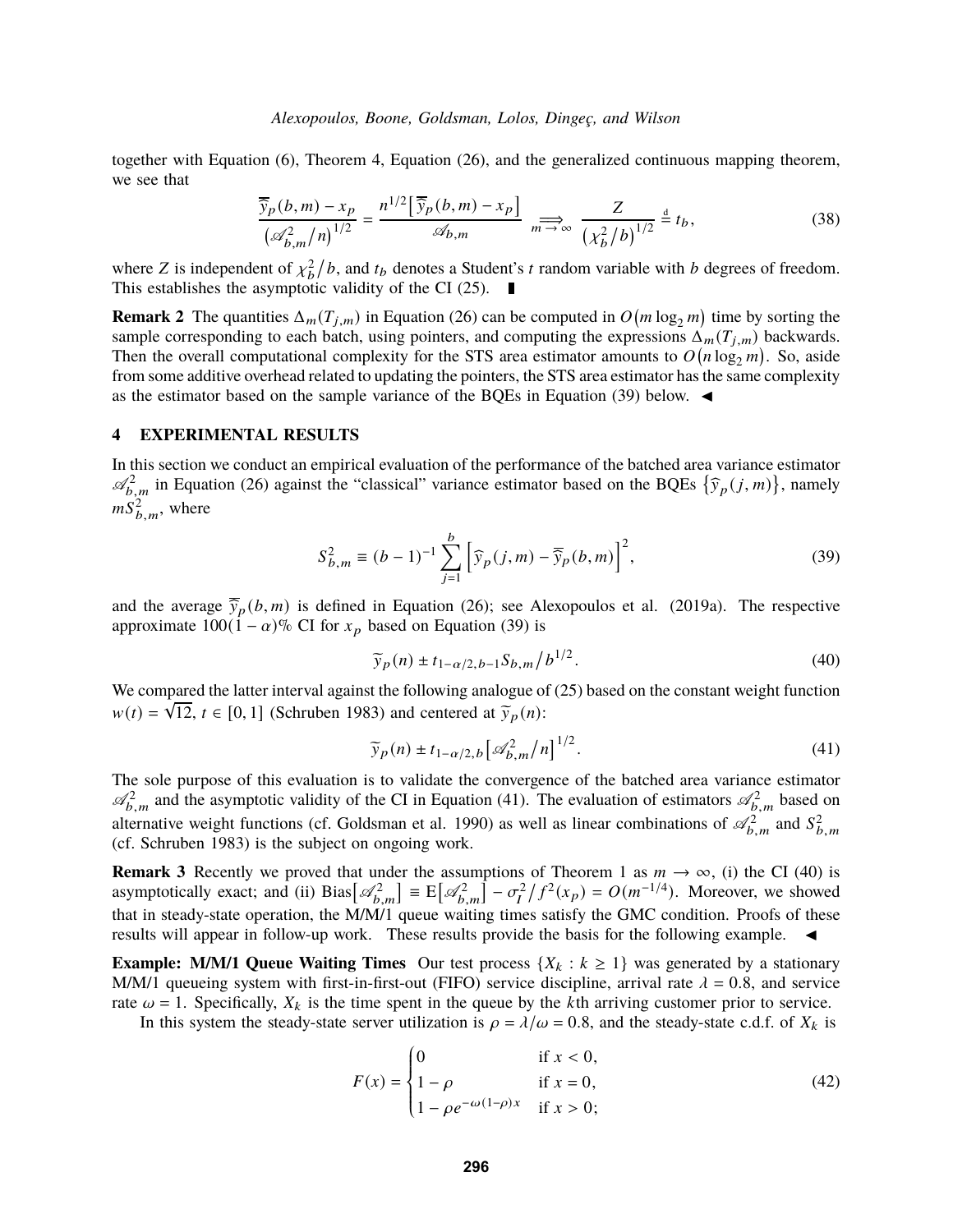hence the steady-state distribution of  $X_k$  has mean  $\mu_X = \rho/(\omega - \lambda) = 4$ , and the quantiles of this distribution are easily evaluated by inverting Equation [\(42\)](#page-7-4). This steady-state distribution is markedly nonnormal, having an atom at zero, an exponential tail, and a skewness of  $2(3-3\rho+\rho^2)/[\rho^{1/2}(2-\rho)^{3/2}] \approx 2.1093$ . The latter properties can induce a significant skewness in the corresponding BQEs  $\{\hat{y}_p(j, m)\}\$  that can degrade the performance of the CI given in Equation [\(40\)](#page-7-3), resulting in a coverage probability that can be substantially below the nominal level [\(Alexopoulos et al.](#page-10-1) [2019a\)](#page-10-1). Because of the atom at zero in the c.d.f. [\(42\)](#page-7-4), we only considered values of  $p > 1 - \rho = 0.20$ .

The variance parameter  $\sigma_l^2$  of the indicator process was computed from Equation (22) of [Blomqvist](#page-10-5) [\(1967\)](#page-10-5). After some algebra, we obtained the following analytical expression for the asymptotic variance  $\sigma^2 \equiv \sigma_I^2 / [f(x_P)]^2$ :

$$
\sigma^2 = \frac{1}{\omega^2 (1 - \rho)^4} \left\{ \frac{[-2 + p(3 - \rho) + 2\rho](1 + \rho)}{1 - p} - 4\rho \ln \left( \frac{\rho}{1 - p} \right) \right\}.
$$
(43)

We generated the stationary version  ${Y_k : k \ge 1}$  of this waiting-time process by sampling  $Y_1$ using Equation [\(42\)](#page-7-4), and then using Lindley's recursion. Table [1](#page-9-0) below studies the performance of the aforementioned variance estimators and the approximate 95% CIs computed based on Equations [\(40\)](#page-7-3) and [\(41\)](#page-7-2) for a fixed batch count  $b = 32$  and increasing batch sizes  $m = 2^{\ell}$ ,  $\ell = 10, 11, ..., 20$ . We note that batch sizes with  $\ell \le 15$  are inadequate for variance estimation in this problem [\(Alexopoulos et al. 2019a\)](#page-10-1). All entries are based on 2,500 independent replications using the random-number package of [L'Ecuyer](#page-11-6) [et al. \(2002\).](#page-11-6) We selected two values of p, the upper quartile ( $p = 0.75$ ) and the extreme value  $p = 0.99$ . Column 1 contains the values p,  $x_p$ , and  $\sigma^2$  (in **bold red type**); and column 2 lists  $\ell = \log_2(m)$ . Columns 3 and 8 display the averages of the variance estimates  $\mathcal{A}_{b,m}^2$  (labeled as "STS Area Variance Estimator") and  $mS_{b,m}^2$  based on Equation [\(39\)](#page-7-1) (labeled as "NBQ Variance Estimator"), while columns 4 and 9 display the averages of the bias of the respective replicate variance estimates. Columns 5 and 10 list the standard deviations of the STS area and NBQ variance estimators, while columns 6 and 11 contain the respective standard errors (CI half-lengths divided by the associated  $t$ -quantile). Finally, columns 7 and 12 display the estimated coverage probabilities of the 95% CIs in Equations [\(39\)](#page-7-1) and [\(41\)](#page-7-2), respectively.

A careful examination of Table [1](#page-9-0) revealed the presence of substantial bias in the variance estimates; this bias apparently became more prominent for extreme quantiles. For example, when  $p = 0.75$  the average relative bias (bias divided by the true variance) of the STS area estimator decreased slowly from a whopping 47.1% above the asymptotic variance for  $m = 2^{10}$  to about 0.2% for  $m = 2^{20}$ . When  $p = 0.99$ , the variance estimates approached their limit even more slowly, with a relative bias that started at nearly 85% below the asymptotic variance for  $m = 2^{10}$ , became positive near  $m = 2^{15}$ , and then dropped slowly as m increased. Notice that for  $m = 2^{20}$  (total sample size  $n = 2^{25} \approx 33$  million), the average relative bias of the STS area estimator was 1.17% while the average relative bias of the NBQ variance estimator was a bit lower (0.94%). These nonmonotone convergence patterns became more transparent from Figures [1](#page-9-1) and [2.](#page-10-6) The behavior of the bias of both estimators is an open problem and a subject of ongoing research. At this juncture, we would like to caution the reader that for this extreme value of  $p$ , the automated sequential procedure of [Alexopoulos et al.](#page-10-1) [\(2019a\)](#page-10-1), that is based on the BQEs in Equations [\(39\)](#page-7-1)–[\(40\)](#page-7-3), often delivered CIs that exhibited significant undercoverage while requiring excessive sample sizes. This motivated the development of the Sequem procedure [\(Alexopoulos et al.](#page-10-0) [2017\)](#page-10-0) for the more-difficult problem of estimating extreme quantiles.

We now turn to the remaining statistics in Table [1.](#page-9-0) The standard deviation of the STS area estimator also converged to the theoretical limit  $[2\sigma^4/b]^{1/2} = 2^{1/2} [\sigma_I^2/f^2(x_p)]/b^{1/2}$  based on Equation [\(22\)](#page-5-8). For instance, when  $p = 0.99$  and  $m = 2^{20}$ , the average standard deviation 48921.9 was only 4.11% larger than the theoretical limit  $\sigma^2/4 = 47815.2$ . When  $p = 0.75$ , the estimated coverage probability of the approximate 95% CIs was near the nominal rate for all batch sizes. Unfortunately, this was not the case for  $p = 0.99$ , when the approximate 95% CIs exhibited substantial undercoverage for moderate sample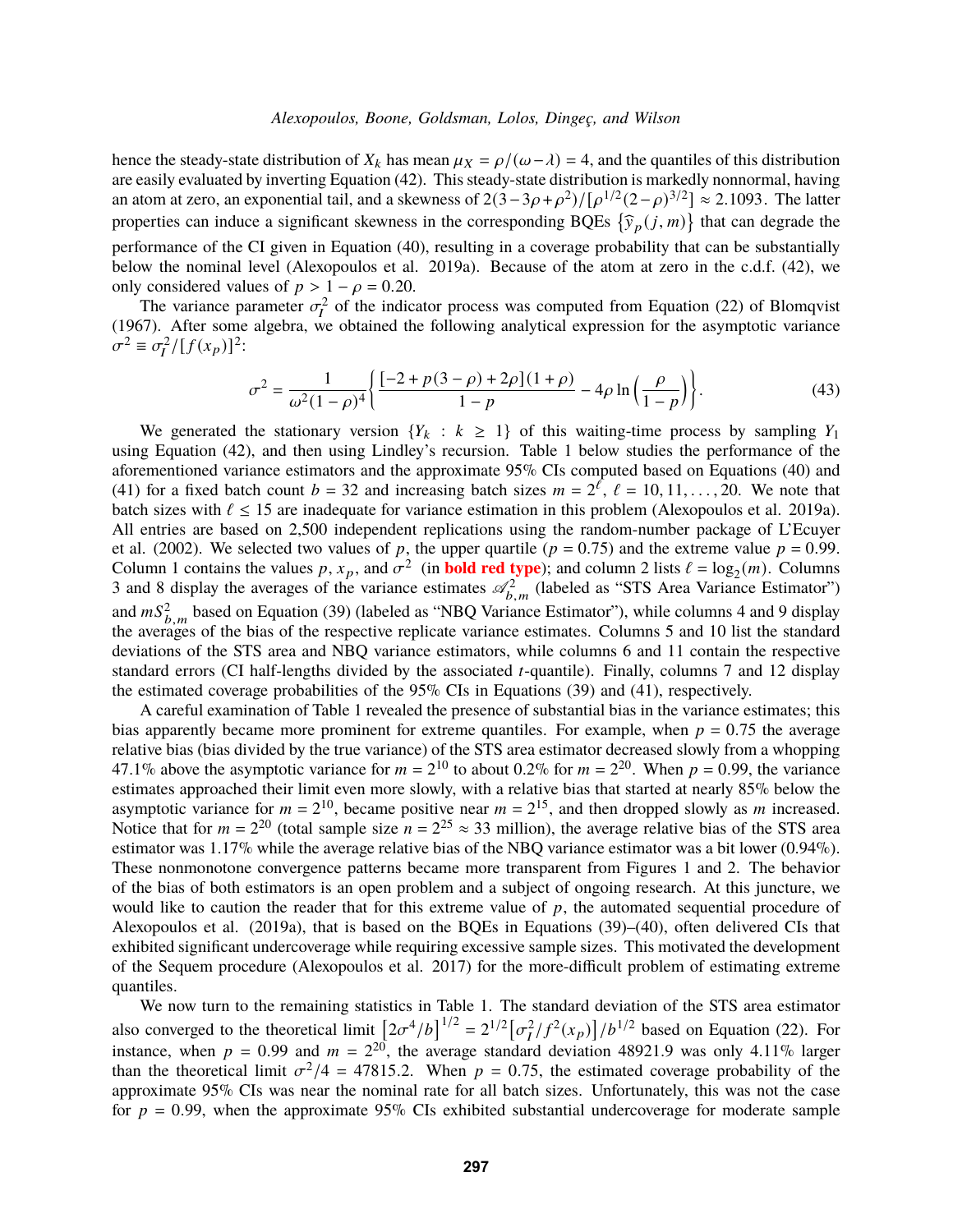sizes; indeed, the estimated coverage probabilities started approaching 0.95 as  $m \ge 2^{16}$ . Overall, both methodologies appeared to be equally competitive when  $p = 0.75$ , while the conventional NBQ method appeared to dominate when  $p = 0.99$ .

<span id="page-9-0"></span>Table 1: Experimental results for a stationary waiting-time process in an M/M/1 queueing system with traffic intensity  $\rho = 0.8$ . All estimates are based on 2500 independent replications with  $b = 32$  batches and batch sizes  $m = 2^{\ell}$ ,  $\ell = 10, 11, ..., 20$ .

|                  | STS Area Variance Estimator |           |                      |                  |                    |        | NBQ Variance Estimator |                      |          |                    |        |
|------------------|-----------------------------|-----------|----------------------|------------------|--------------------|--------|------------------------|----------------------|----------|--------------------|--------|
| $\boldsymbol{p}$ |                             |           |                      |                  |                    |        |                        |                      |          |                    |        |
| $(x_p)$          |                             |           |                      |                  |                    | 95% CI |                        |                      |          |                    | 95% CI |
| <b>Variance</b>  | ℓ                           | Var. Est. | <b>Bias</b>          |                  | St. Dev. St. Error | Cover. | Var. Est.              | <b>Bias</b>          |          | St. Dev. St. Error | Cover. |
| 0.75             | 10                          | 4853.0    | 1554.3               | 3419.9           | 0.3683             | 95.92  | 4798.4                 | 1499.7               | 3211.7   | 0.3675             | 96.12  |
| (5.8158)         | 11                          | 4992.9    | 1694.2               | 3657.9           | 0.2652             | 96.56  | 4113.1                 | 814.4                | 2162.2   | 0.2442             | 95.80  |
| 3298.7           | 12                          | 4242.5    | 943.8                | 2046.1           | 0.1759             | 96.16  | 3703.1                 | 404.4                | 1329.6   | 0.1657             | 95.96  |
|                  | 13                          | 3819.2    | 520.5                | 1402.5           | 0.1189             | 96.32  | 3466.6                 | 167.9                | 1036.7   | 0.1138             | 95.68  |
|                  | 14                          | 3547.5    | 248.8                | 1045.6           | 0.0814             | 95.36  | 3366.1                 | 67.4                 | 905.0    | 0.0794             | 95.16  |
|                  | 15                          | 3412.5    | 113.8                | 936.5            | 0.0565             | 94.64  | 3345.8                 | 47.1                 | 878.2    | 0.0560             | 94.72  |
|                  | 16                          | 3356.4    | 57.7                 | 873.3            | 0.0397             | 94.60  | 3337.2                 | 38.5                 | 861.3    | 0.0396             | 94.80  |
|                  | 17                          | 3332.1    | 33.4                 | 859.7            | 0.0280             | 94.48  | 3327.3                 | 28.6                 | 839.2    | 0.0279             | 94.68  |
|                  | 18                          | 3316.1    | 17.4                 | 814.8            | 0.0197             | 94.60  | 3312.8                 | 14.1                 | 829.5    | 0.0197             | 94.76  |
|                  | 19                          | 3310.2    | 11.5                 | 838.5            | 0.0139             | 94.36  | 3306.4                 | 7.7                  | 856.2    | 0.0139             | 94.68  |
|                  | 20                          | 3292.4    | $-6.3$               | 813.3            | 0.0098             | 94.64  | 3316.4                 | 17.7                 | 853.0    | 0.0099             | 95.04  |
| 0.99             | 10                          | 27618.0   | $-163642.9$          | 17700.9          | 0.8782             | 54.88  |                        | $53584.8$ -137676.1  | 30487.4  | 1.2358             | 71.00  |
| (21.9101)        | -11                         |           | $54706.7 - 136554.2$ | 37687.2          | 0.8694             | 67.96  |                        | $80128.0 - 111132.9$ | 37863.4  | 1.0790             | 80.12  |
| 191260.9         | 12                          | 92768.8   | $-98492.1$           | 66686.8          | 0.7992             | 79.08  | 123087.5               | $-68173.4$           | 56786.8  | 0.9468             | 89.04  |
|                  | 13 <sup>1</sup>             | 135781.4  | $-55479.5$           | 93622.5          | 0.6872             | 87.72  | 179439.6               | $-11821.3$           | 87474.8  | 0.8065             | 93.52  |
|                  | 14                          | 179612.2  | $-11648.7$           | 128351.8         | 0.5616             | 91.20  | 218074.5               | 26813.6              | 117142.2 | 0.6271             | 94.56  |
|                  | 15                          | 204721.9  |                      | 13461.0 110567.3 | 0.4300             | 94.40  | 213376.8               | 22115.9              | 109485.9 | 0.4414             | 94.88  |
|                  | 16                          | 209708.5  |                      | 18447.6 106715.1 | 0.3094             | 95.44  | 202610.7               | 11349.8              | 77118.1  | 0.3065             | 95.84  |
|                  | 17                          | 203575.5  | 12314.6              | 70787.1          | 0.2174             | 95.32  | 195545.3               | 4284.4               | 55570.2  | 0.2138             | 95.00  |
|                  | 18                          | 199606.7  | 8345.8               | 57125.7          | 0.1527             | 95.24  | 193632.8               | 2371.9               | 53765.4  | 0.1505             | 94.84  |
|                  | 19                          | 196112.6  | 4851.7               | 52084.9          | 0.1072             | 95.52  | 192647.7               | 1386.8               | 51991.8  | 0.1062             | 95.20  |
|                  | 20 l                        | 193492.2  | 2231.3               | 49780.2          | 0.0753             | 95.52  | 193054.5               | 1793.6               | 48724.2  | 0.0753             | 95.16  |



<span id="page-9-1"></span>Figure 1: Average variance estimates for the marginal 0.75-quantile of a stationary waiting-time process in an M/M/1 queueing system with traffic intensity  $\rho = 0.8$ . All estimates are based on 2500 independent replications with  $b = 32$  batches and batch sizes  $m = 2^{\ell}$ ,  $\ell = 10, 11, ..., 20$ .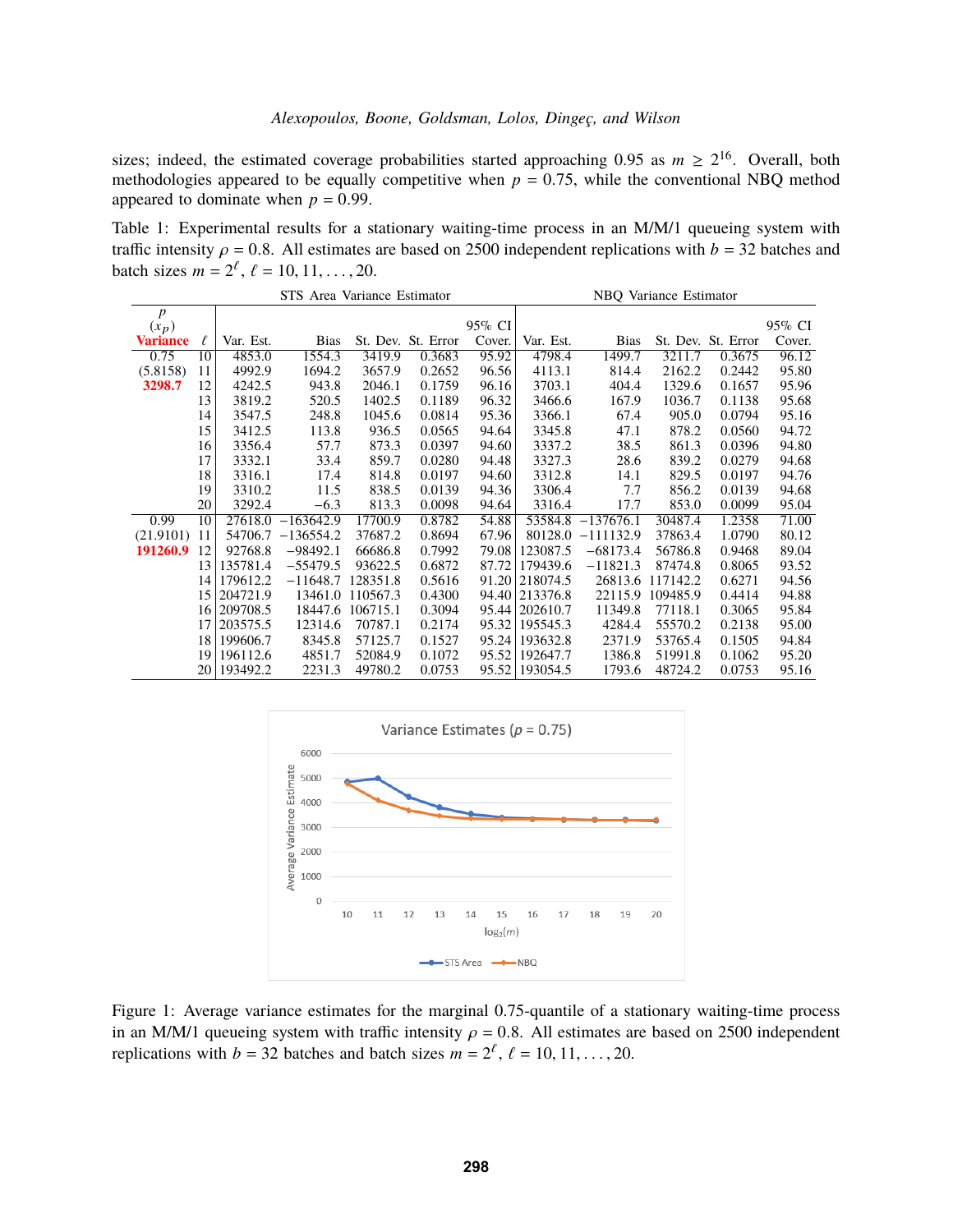

<span id="page-10-6"></span>Figure 2: Average variance estimates for the marginal 0.99-quantile of a stationary waiting-time process in an M/M/1 queueing system with traffic intensity  $\rho = 0.8$ . All estimates are based on 2500 independent replications with  $b = 32$  batches and batch sizes  $m = 2^{\ell}$ ,  $\ell = 10, 11, ..., 20$ .

# <span id="page-10-3"></span>**5 CONCLUSIONS AND FUTURE RESEARCH**

In this paper, we developed the theoretical foundations for nonoverlapping batch-based STS point and CI estimators for marginal quantiles arising from steady-state simulation output. The theory and several generalizations are the subjects of ongoing work, where we: (i) provide all proofs in a complete, selfcontained form; (ii) provide more details on point estimator properties; (iii) study area estimators based on various weight functions; (iv) consider other STS estimators besides the area estimator, e.g., the Cramér–von Mises (CvM) estimator; (v) offer an extensive Monte Carlo study so as to better depict empirical estimator performance; and (vi) study overlapping versions of the area and CvM estimators. Our ultimate goal is the devise automated sequential procedures for delivering CIs for steady-state quantiles satisfying both absolute and relative precision requirements, as motivated by the effectiveness of the SPSTS method for the steady-state mean in [Alexopoulos et al.](#page-10-7) [\(2016\)](#page-10-7).

## **REFERENCES**

- <span id="page-10-1"></span>Alexopoulos, C., D. Goldsman, A. C. Mokashi, K.-W. Tien, and J. R. Wilson. 2019a. "Sequest: A Sequential Procedure for Estimating Quantiles in Steady-State Simulations". *Operations Research* 67(4):1162–1183. https://people.engr.ncsu.edu/jwilson/files/sequest19or.pdf, accessed 7<sup>th</sup> September 2019.
- <span id="page-10-0"></span>Alexopoulos, C., D. Goldsman, A. C. Mokashi, and J. R. Wilson. 2017. "Automated Estimation of Extreme Steady-State Quantiles via the Maximum Transformation". *ACM Transactions on Modeling and Computer Simulation* 27(4):22:1–22:29.
- <span id="page-10-2"></span>Alexopoulos, C., D. Goldsman, A. C. Mokashi, and J. R. Wilson. 2019b. "Sequential Estimation of Steady-State Quantiles: Some New Developments in Methods and Software". In *Proceedings of the 2019 Winter Simulation Conference*, edited by N. Mustafee, K.-H. G. Bae, S. Lazarova-Molnar, M. Rabe, C. Szabo, P. Haas, and Y.-J. Son, 3774–3785. Piscataway, New Jersey: Institute of Electrical and Electronics Engineers.
- <span id="page-10-7"></span>Alexopoulos, C., D. Goldsman, P. Tang, and J. R. Wilson. 2016. "SPSTS: A Sequential Procedure for Estimating the Steady-State Mean Using Standardized Time Series". *IIE Transactions* 48(9):864–880.

<span id="page-10-4"></span>Billingsley, P. 1999. *Convergence of Probability Measures*. 2nd ed. New York: John Wiley & Sons.

<span id="page-10-5"></span>Blomqvist, N. 1967. "The Covariance Function of the M/G/1 Queueing System". *Skandinavisk Aktuarietidskrift* 50:157–174.